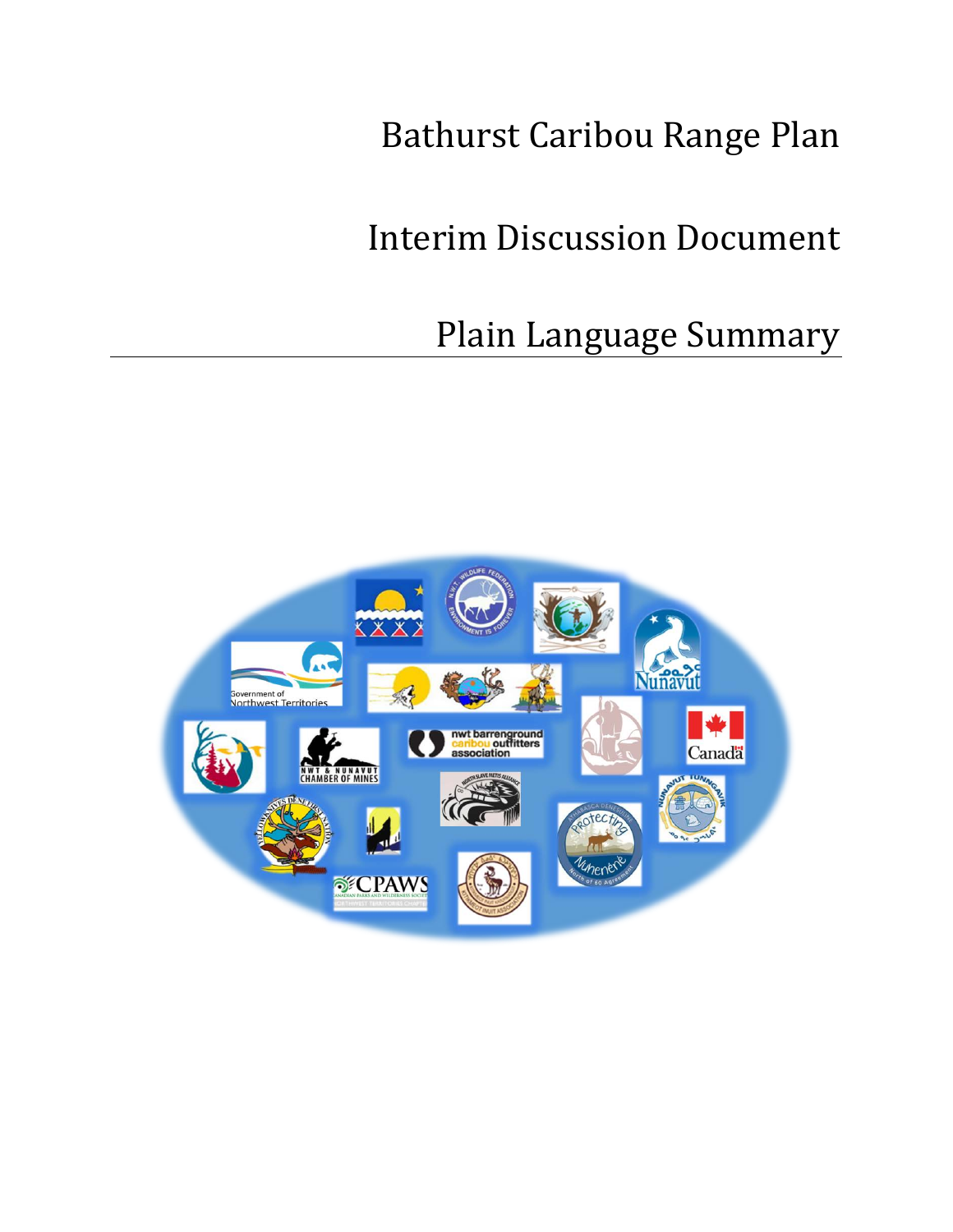## PLAIN LANGUAGE SUMMARY – BATHURST CARIBOU RANGE PLAN - DISCUSSION DOCUMENT

### **BACKGROUND**

Barren-ground caribou are a key northern species. They have shaped the cultural identity of First Nations, Inuit and Métis peoples over millennia through mutual relationships built on respect. Caribou use large expanses of land throughout their seasonal movements often travelling thousands of kilometres annually. As a result, they encounter many features such as roads, communities, mines, camps and burned forests, and can suffer by being disturbed by these features.

The Bathurst caribou range (or use of habitat) extends from southern and central Northwest Territories (NWT) to the Bathurst Inlet in Nunavut. In some years, they have wintered as far south as northern Saskatchewan. The Bathurst caribou herd has suffered a dramatic decline in numbers from a high of roughly 450,000 in the mid-1980s to a low of about 20,000 today.

#### **PURPOSE**

Due to concern over pressures on the Bathurst herd a process was started to develop a Bathurst Caribou Range Plan (BCRP) to manage human and natural disturbance, such as wildland fire, across its habitat. A Working Group (WG) consisting of Aboriginal governments and organizations, industry, non-governmental organizations, co-management boards and territorial and federal governments has, over the last two and a half years, brought together scientific and traditional knowledge information to help develop options for habitat management.

The WG is entering a phase of community and decision-maker engagement on these options prior to developing a Draft Range Plan. A Discussion Document has been produced to guide engagement.

## **GOALS**

The overall proposed management goal is to maintain the Bathurst caribou herd annual range in a resilient landscape condition. This goal acknowledges northerners' role as caribou guardians and the responsibility to manage habitat disturbance to allow for a healthy Bathurst caribou herd to sustain itself over time.

Four specific management objectives are proposed to achieve this goal:

Objective 1 – Maintain the amount of human disturbance below threshold levels.

Objective 2 – Maintain connectivity between seasonal ranges.

Objective 3 – Maintain integrity of sensitive habitats.

Objective 4 – Manage human access.

## **MANAGEMENT APPROACHES**

The habitat management approaches presented in the Discussion Document are meant to be in addition to the measures imposed on individual projects to reduce impacts to caribou. The approaches consider the whole range used by the Bathurst herd and ensure key areas, such as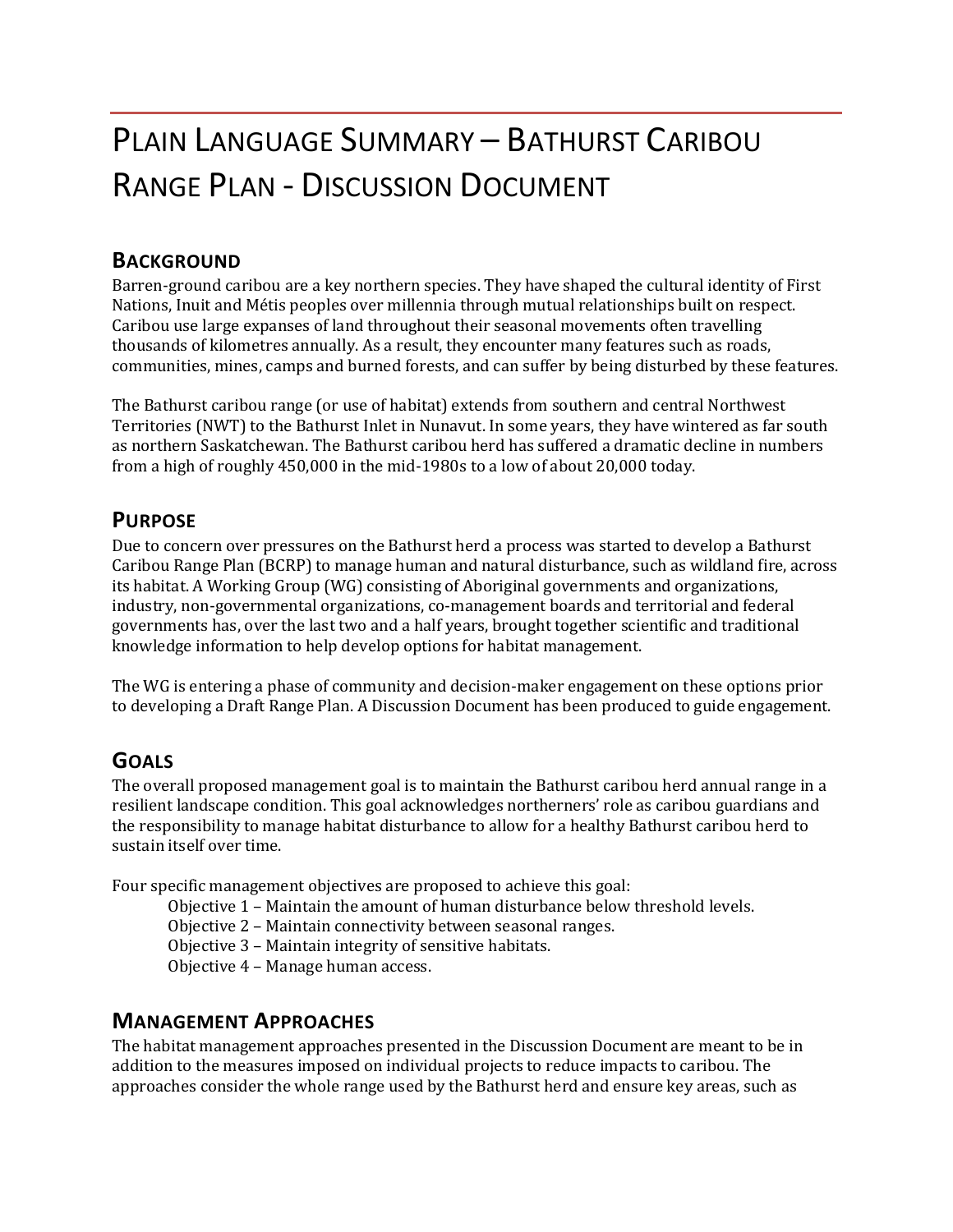migratory pathways, water crossings, important seasonal habitat areas, are managed appropriately and sustained into the future. The management approaches under consideration are:

- *Cumulative disturbance frameworks* propose thresholds for levels of disturbance in different parts of the range and are based on sensitivity of the caribou and habitat. Setting disturbance thresholds has been requested by the Mackenzie Valley Environmental Impact Review Board and the Wek'eezhii Renewable Resources Board and is viewed as an important management tool. Many community members have also called for setting disturbance limits to manage the number of mines operating at any given time into the future.
- *Protected areas/Conservation zones* can be applied to legally protect important migration corridors and sensitive habitats, such as calving grounds and key water crossings (migration routes). Conservation areas can be established through land use plan designations, *Wildlife Act* conservation areas or habitat designations and yet to be developed Conservation Areas legislation.
- *Land Use Activity Guidelines (Mobile Measures)* can be used to temporarily halt or reduce the intensity of activity when caribou enter an area of development. These measures offer flexibility to development projects, by only imposing restrictions when caribou are within a certain distance of a site.
- *Access Management Planning* could address issues like construction methods and route orientation to reduce barriers to caribou, and controlling the amount and timing of traffic to minimize the disturbance to caribou. It could also be used to manage harvest through community-based rules and protocols if and when it is reinstated for the Bathurst herd.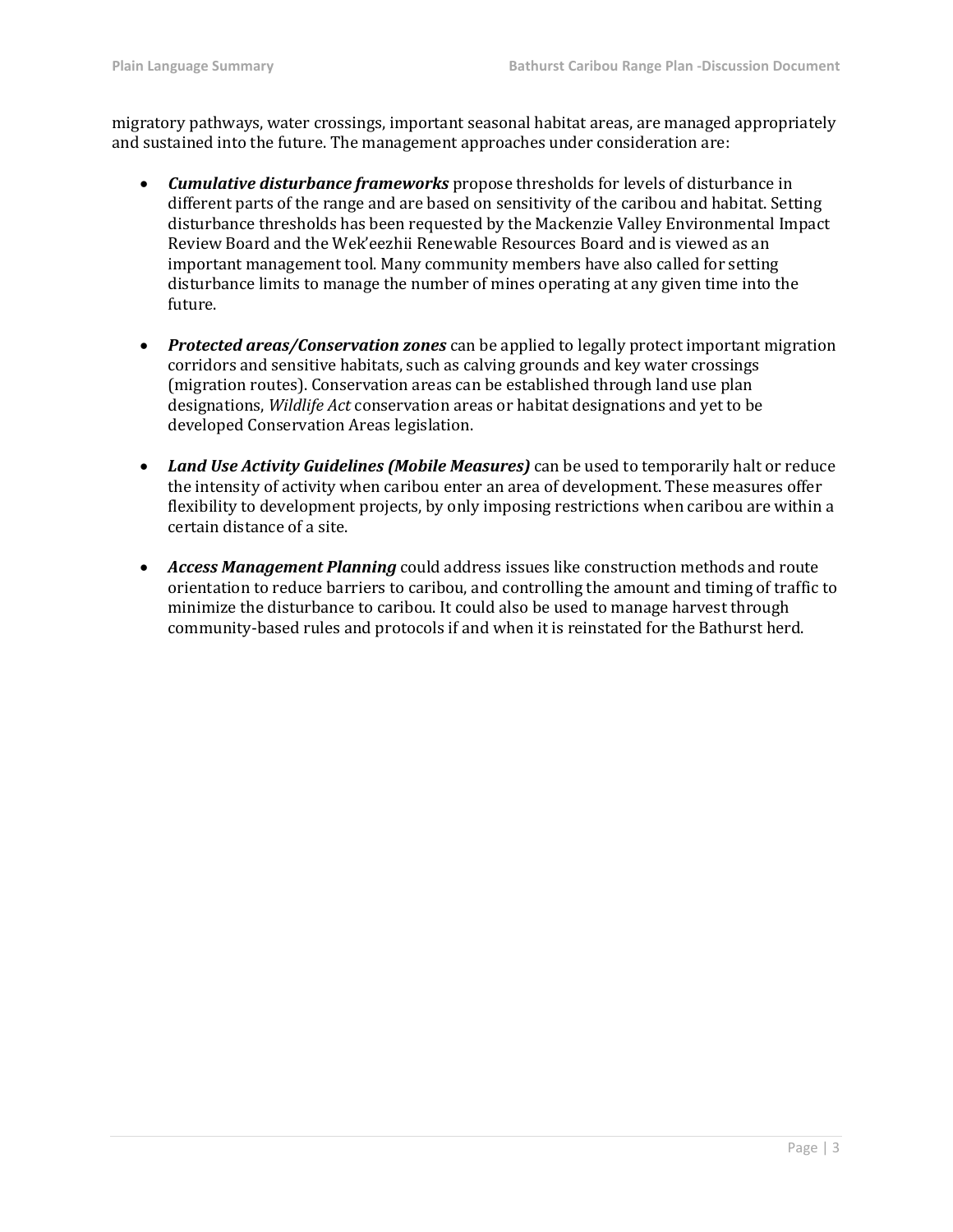## **RANGE ASSESSMENT AREAS**

To better understand the potential land use and management issues affecting caribou in different parts of the range, the BCRP WG divided the planning area into five different range assessment areas (RAAs). These are show in Figure 1 below:



**Figure 1: Range Assessment Areas in the Bathurst caribou range planning area**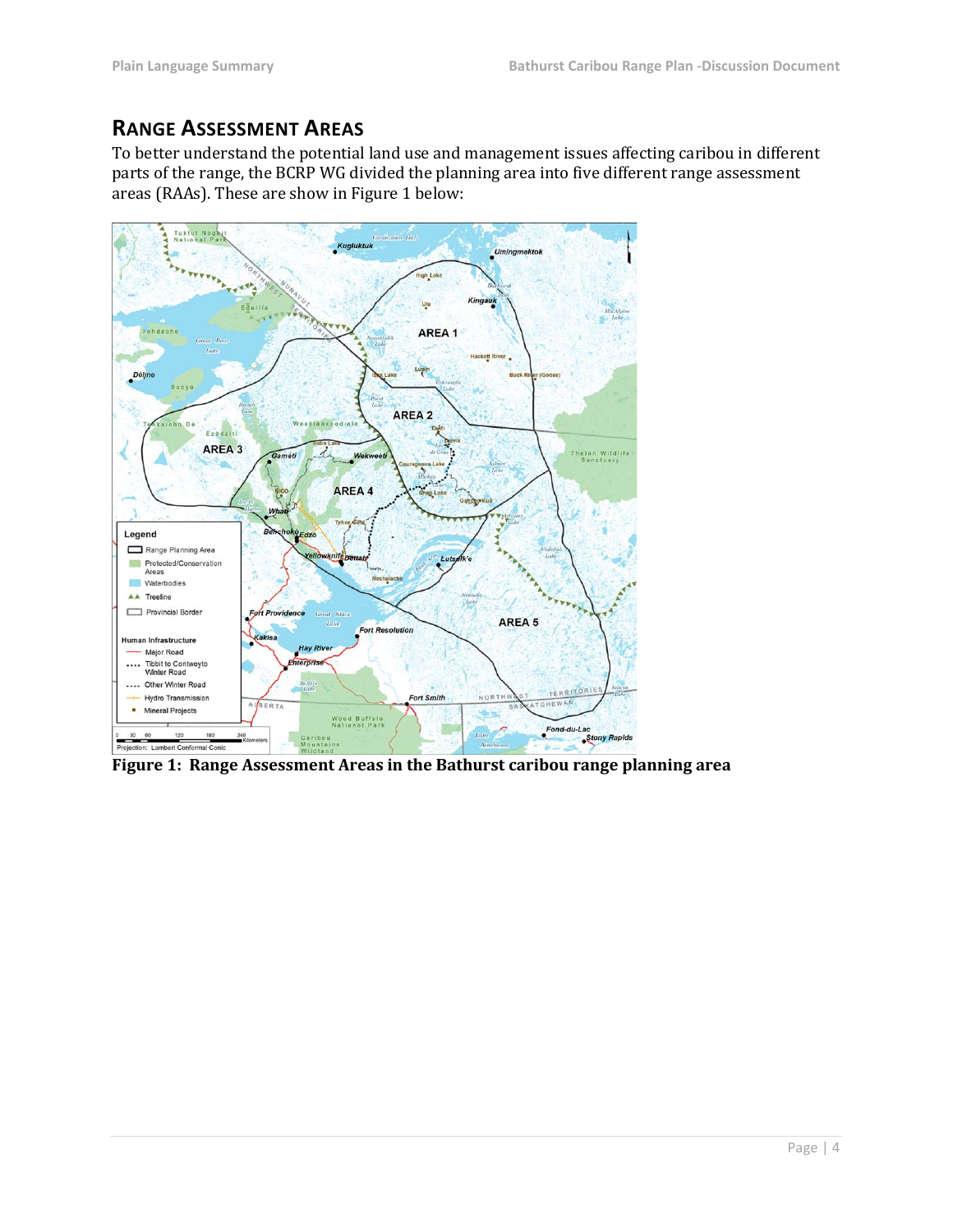### **APPLYING MANAGEMENT APPROACHES**

The management approaches for the Bathurst caribou range can be applied in various ways and are all necessary to achieve the stated goal and objectives for the BCRP. Possible options for applying the approaches are presented below. Important considerations and questions to guide discussions with communities and organizations involved in the development of the BCRP are also presented.

#### **OBJECTIVE 1 – MAINTAIN THE AMOUNT OF HUMAN DISTURBANCE BELOW THRESHOLD LEVELS.**

The key interest of WG members regarding the amount of human disturbance is to establish clear disturbance thresholds that guide management and set limits on habitat loss. While community members have observed many years when caribou numbers were low, it is reported that numbers today are lower than in living memory.

Disturbance includes both direct footprint (changed habitat as a result of a building or a road, for example) and the area around the footprint created by noise, dust, light and activity which might affect caribou behaviour (this is called the zone of influence or ZOI). The sensitivity of caribou through the seasons was considered in setting the thresholds in the tundra and forested regions. Each framework is comprised of three levels:

- 1. desirable within this level there would be an acceptable amount of land disturbance for that region. In this level best management practices are applied to manage impacts on caribou;
- 2. cautionary if the amount of disturbance was above the cautionary threshold more strict management of activity would occur; and,
- 3. critical- if amount of disturbance were anticipated to go above the critical threshold existing disturbances would need to be minimized or removed before any new disturbances took place.

The proposed levels of disturbance (direct disturbance footprint and ZOI) for each assessment area, according to size and sensitivity of the RAA, are provided in Table 1 (disturbance from fire is included in RAAs 3, 4 and 5):

#### **Table1: Proposed Disturbance Thresholds for each Range Assessment Area (RAAs 3, 4 and 5 include disturbance from fire)**

| <b>Range Assessment Area</b> | <b>Proposed Disturbance Thresholds</b>                     |
|------------------------------|------------------------------------------------------------|
|                              | Desirable-less than 3,500 km <sup>2</sup>                  |
|                              | Cautionary- 3,500 km <sup>2</sup> - 7,000 km <sup>2</sup>  |
|                              | Critical - above 7,000 km <sup>2</sup>                     |
|                              |                                                            |
| $\overline{\mathcal{L}}$     | Desirable– less than $4,500 \mathrm{~km^2}$                |
|                              | Cautionary- 4,500 km <sup>2</sup> - 9,000 km <sup>2</sup>  |
|                              | Critical - above 9,000 km <sup>2</sup>                     |
|                              |                                                            |
| 3                            | Desirable-less than 27,000 km <sup>2</sup>                 |
|                              | Cautionary-27,000 km <sup>2</sup> - 44,000 km <sup>2</sup> |
|                              | Critical – above $44,000$ km <sup>2</sup>                  |
|                              |                                                            |
| 4                            | Desirable-less than 30,000 km <sup>2</sup>                 |
|                              | Cautionary-30,000 km <sup>2</sup> - 45,000 km <sup>2</sup> |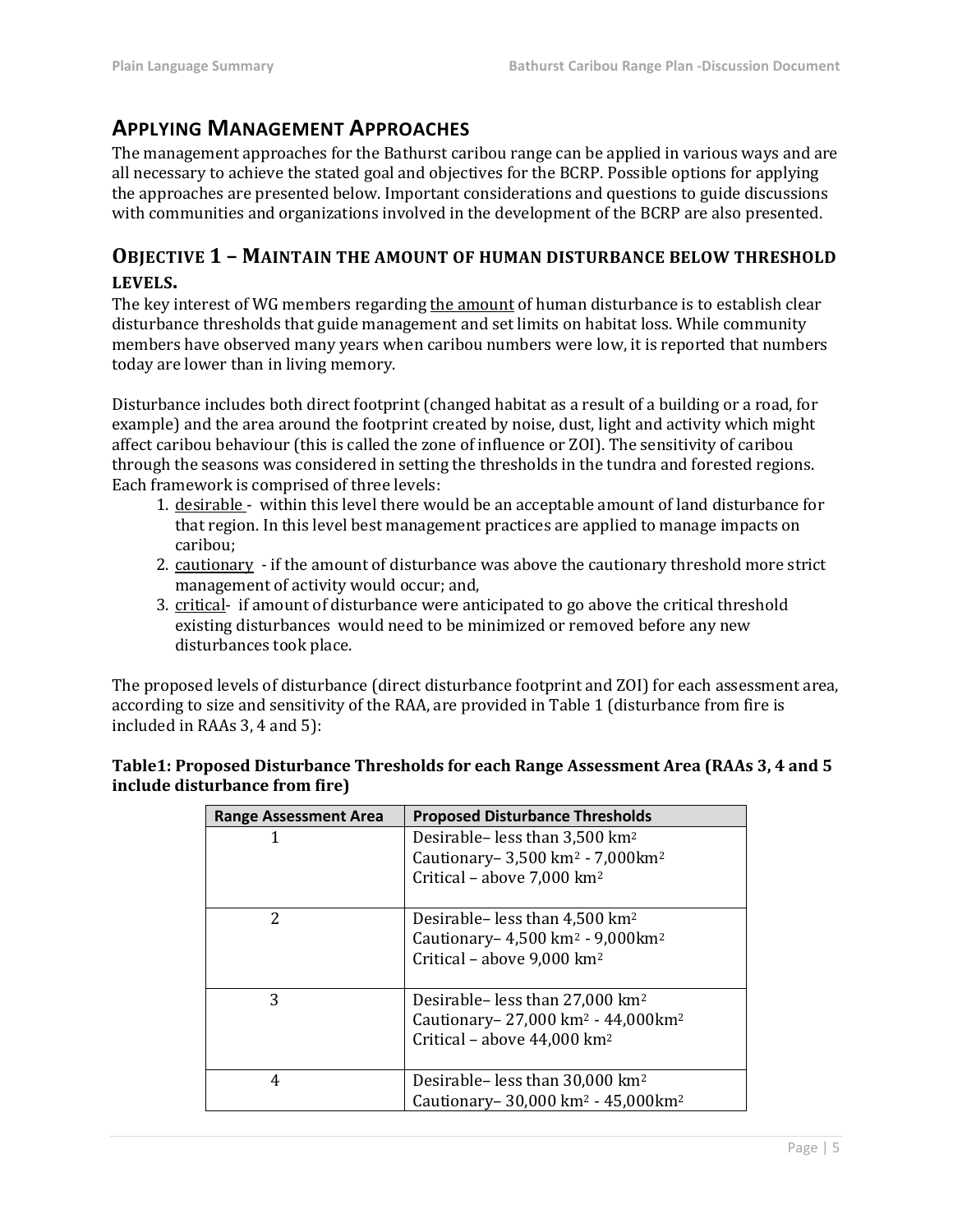| Critical – above $45,000$ km <sup>2</sup>                                                                                                           |
|-----------------------------------------------------------------------------------------------------------------------------------------------------|
| Desirable-less than 22,000 km <sup>2</sup><br>Cautionary-22,000 km <sup>2</sup> - 48,000 km <sup>2</sup><br>Critical - above 48,000 km <sup>2</sup> |

Based on these proposed cumulative disturbance frameworks, RAAs 2, 4 and 5 are at the Cautionary level and RAAs 1 and 3 are in the Desirable level. RAA 5 is in the cautionary level due to the large amount of fire in that region.

IMPORTANT CONSIDERATIONS:

- If Cumulative Disturbance Frameworks are established, there will be a clearer understanding for northerners and industry on the level of development allowable at any one time.
- The Cumulative Disturbance Frameworks could add costs to industry for more strict management of impacts to caribou and with respect to progressive reclamation and enhanced cumulative effects assessment.

NEXT STEPS:

- Develop a way to assess the entire range condition by using a range-wide threshold or range-wide status report.
- If wildfire is to be considered as part of the thresholds further work is needed in the technical aspects of measuring, tracking and aging fires.

DISCUSSION QUESTIONS:

- 1. Would these disturbance thresholds represent an appropriate balance between achieving a resilient landscape and supporting sustainable economic development activities?
- 2. Are the management responses suitable? Are there others to include and consider?
- 3. How would these thresholds respect caribou and the relationship between caribou and people?

#### **OBJECTIVE 2 – MAINTAIN CONNECTIVITY BETWEEN SEASONAL RANGES.**

Mobility is the ultimate adaptation of migratory barren-ground caribou. Migration allows barrenground caribou to access food, escape predators and to cope with environmental change. The Bathurst caribou use many water crossings and land bridges in the summer and fall. BCRP WG members have identified the Contwoyto Lake/Lac de Gras area as the main route between the calving grounds and fall and winter ranges. The Ekati and Diavik diamond mines are located on or around Lac de Gras.

IMPORTANT CONSIDERATIONS:

• The Draft Nunavut Land Use Plan (DNLUP) has proposed Protected Areas for an extensive area of water crossings in RAA1. At this time, the DNLUP planning process is at an important stage of development and many Bathurst Working Group members are actively engaged in the planning process independent of the BCRP.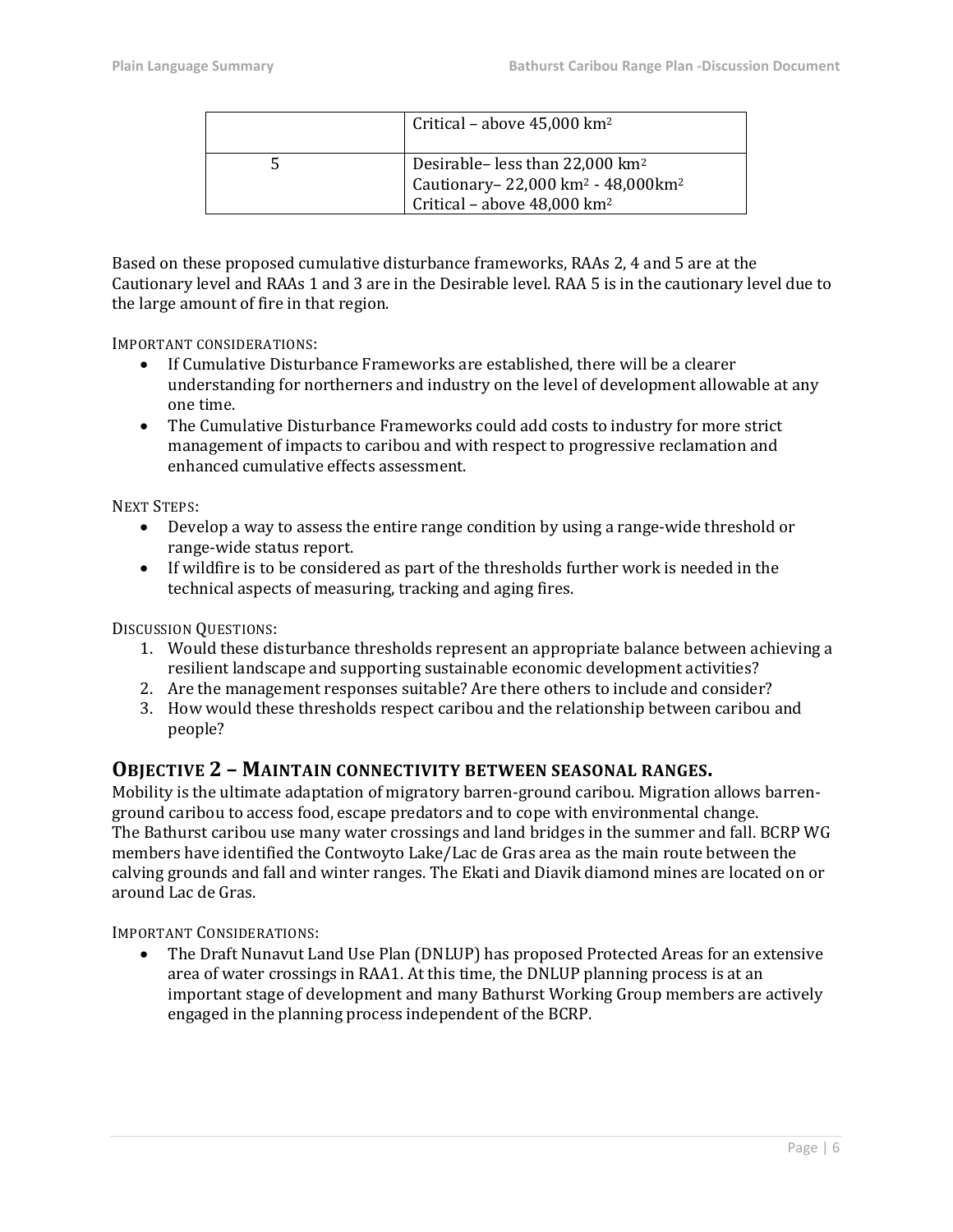NEXT STEPS:

• More work with community members could be done to identify and prioritize the most important migratory corridors including water crossings and land bridges.

DISCUSSION QUESTIONS:

- 1. Under what conditions are either of the management options (protected/conservation areas vs. mobile caribou protection measures) preferred? How can these options be used together?
- 2. What is an appropriate zone around migratory corridors, water crossings and land bridges where caribou should not be disturbed? Why?
- 3. How can transboundary coordination be improved?

#### **OBJECTIVE 3 – MAINTAIN INTEGRITY OF SENSITIVE HABITATS.**

Important habitats are areas that are used repeatedly by caribou or areas that are required for use if conditions are poor in other areas (e.g. unburned forested areas). Important habitats can also be used during time periods when caribou are very sensitive to disturbance, such as during calving. Minimizing the loss of important habitats and disturbance to Bathurst caribou in important habitats is a priority.

BCRP WG members have focused on two very sensitive time periods and the important habitats during those time periods for caribou:

- calving (and the area used just after calving) in Nunavut
- summer which includes parts of both Nunavut and NWT

These two habitats were ranked as being the most sensitive parts of the Bathurst range when caribou react strongly to noise, light and smells and when they need to feed a lot to gain the condition needed to get pregnant. The calving grounds are also considered sacred places in Aboriginal culture.

BCRP WG members have concerns regarding the amount of wildfire on the winter range and how this may be impacting caribou. Forests that have not been affected by wildfire for a period of more than 50 years are considered to be the most important parts of the winter range.

#### IMPORTANT CONSIDERATIONS:

- The Draft Nunavut Land Use Plan (2016) is currently under review. If the draft land use plan is approved without modification, protected areas will be established for much of the calving and post-calving range and parts of the summer range (including freshwater crossings).
- The proposed *Thaidene Nene* protected area is expected to cover a large area of winter range around the East Arm of Great Slave Lake.
- The amount of future wildfire cannot be predicted accurately but is expected to remain similar or at higher levels than experienced in the recent past.

NEXT STEPS:

- Monitor the status of existing planning processes such as the Draft Nunavut Land Use Plan (2016) and the *Thaidene Nene* proposal.
- Further develop wildfire management concepts and better understand the potential effects of wildfire on caribou habitat and population.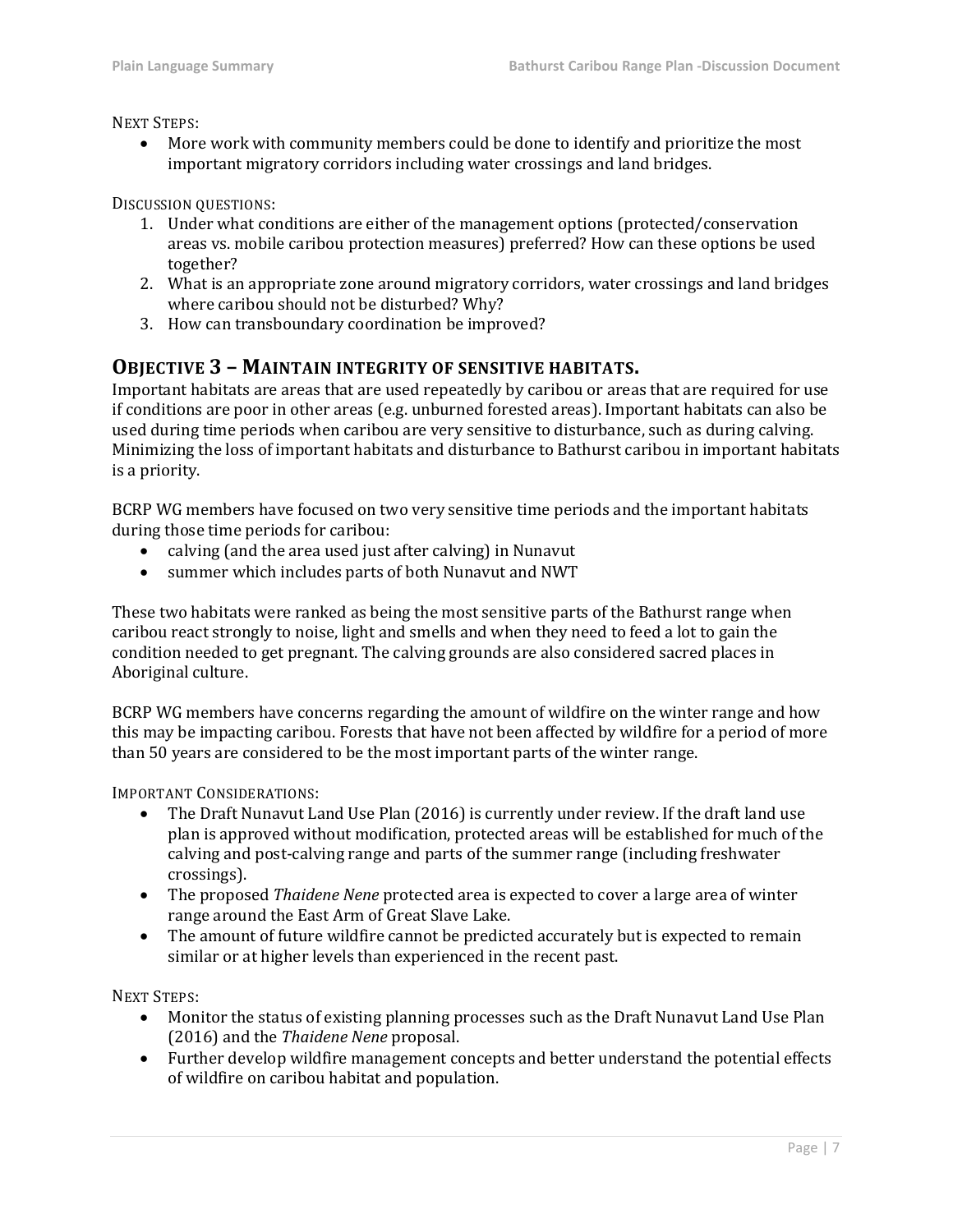DISCUSSION QUESTIONS:

- 1. Should protected areas be established in the calving and post-calving and summer ranges to assist in maintaining these important habitats? Is it possible to identify locations for protected areas for the summer range?
- 2. Is it feasible to increase fire suppression effectiveness in the winter range? Is this desirable?
- 3. Is habitat restoration (e.g., planting trees in recently burned areas) a realistic option for winter range management?

#### **OBJECTIVE 4 – MANAGE HUMAN ACCESS.**

Roads are often built in the north to support industrial development and winter roads, in particular, are important for connecting communities and resupplying mines over a period of a few months. Roads and trails increase the ability of people to access remote areas for recreational and other purposes, such as harvesting. Caribou behaviour can change when they near roads and their migratory movements can be altered. Roads with high traffic volumes can restrict the ability of caribou to move from one area to another. Managing industrial activity and human use of roads to reduce noise, dust and other disturbances is an important way to achieve landscape-scale resiliency.

IMPORTANT CONSIDERATIONS:

- The Bathurst caribou herd range is the most accessible barren-ground caribou range in the north.
- Once a road is built, there are few effective means to regulate or prohibit people's use of the road or their activities on it.
- In the Bathurst winter range, caribou are on their winter range at the same time as winter roads are in use. Therefore, winter roads may have a similar impact on caribou as all-season roads in this part of the range.
- The Draft Nunavut Land Use Plan (2016) recognizes the value of winter road-only design to access mineral development in the tundra biome.
- In the future, due to a changing climate the use of winter roads as an access management tool may be reduced, at least in some parts of the range.

NEXT STEPS:

- Further explore opportunities for community guardianship to be used as an effective access management tool in some parts of the Bathurst range planning area.
- Consider winter-only access in the tundra and the effects this may have on mineral development in the calving and post-calving and summer ranges.

DISCUSSION QUESTIONS:

- 1. Could community guardianship be used as an effective access management tool in some parts of the Bathurst range planning area? How might this work?
- 2. Are winter roads an effective management tool in the Bathurst winter range?
- 3. Are other approaches to managing human access possible?